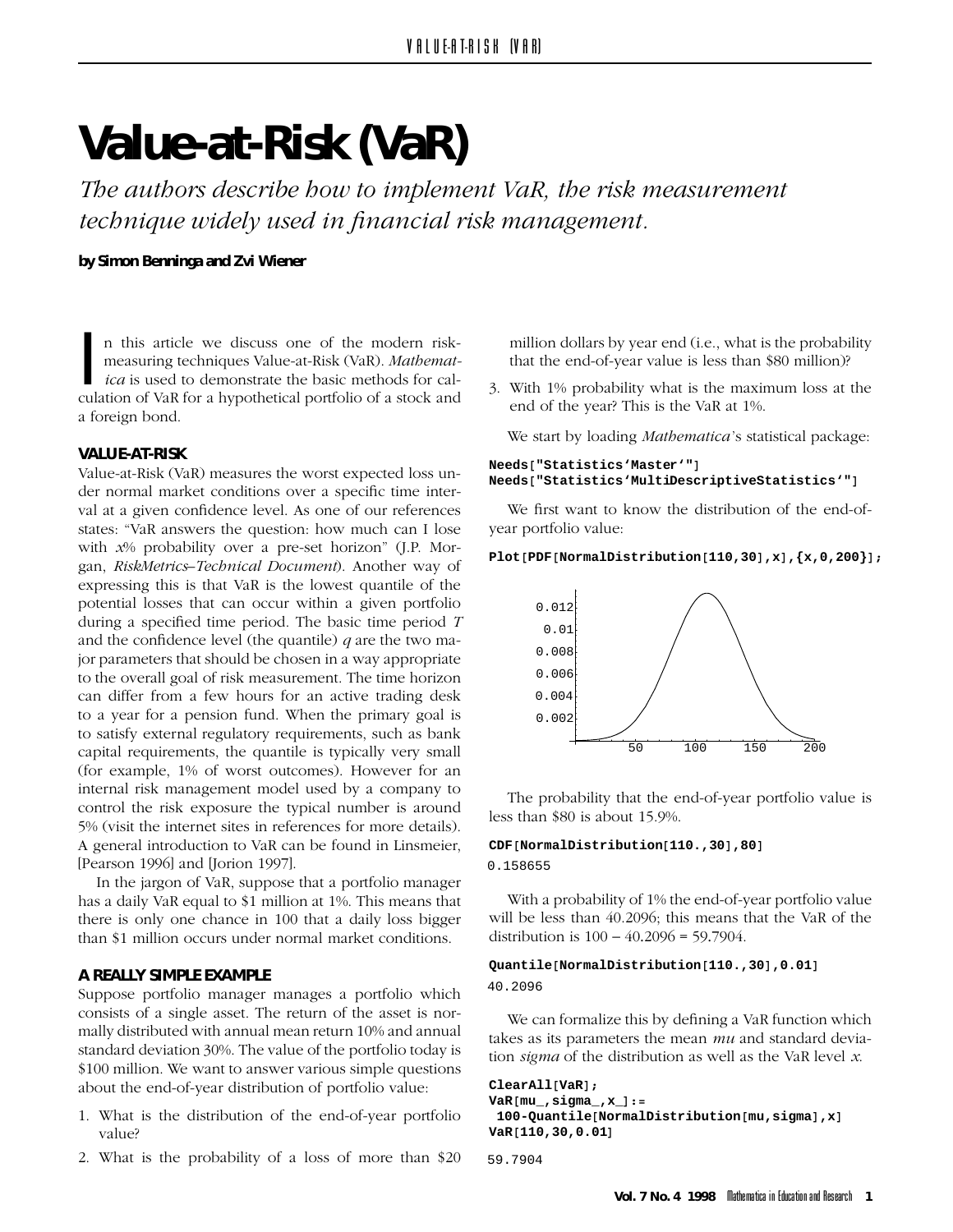**LOGNORMAL DISTRIBUTIONS** tribution is a more reasonable distribution for many asset prices (which can not become negative) than the normal distribution. This is not a problem: Suppose that the natural logarithm of the portfolio value is normally distributed with annual mean  $\mu$  and annual standard deviation  $\sigma$ . Denoting the value of the portfolio by  $v$  it follows that the noting the value of the pointing by *v v* is the the the locality of the portfolio value at time *T v* is normally logarithm of the portfolio value at time *T* , *vt* , is normally

$$
Log[v_T] \sim \text{Normal}\left[Log[v] + \left(\mu - \frac{\sigma^2}{2}\right)T, \sigma T\right]
$$

The term  $\frac{\sigma^2}{2}$  *T* appears due to Ito's Lemma (see [Hull 1997]). In our case, this means that  $v = 100$ ,  $\mu = 10\%$ ,  $\sigma$  = 30%. Thus the end-of-year log of the portfolio value is distributed NormalDistribution [  $Log[100]$  +  $(0.1 - 0.3^2)(2) = 0.31 - NormalDistribution$  $(0.1-0.3^2/2)$ ,  $0.3$ ] = NormalDistribution[ 4.666017,0.3]. This means that the probability that the end-of-year value of the portfolio is less than 80 is

```
\sigma: \cdots by:
CDF[NormalDistribution[Log[100]+
           (0.1-0.3ˆ2/2),0.3],Log[80]]
0.176926
```
Similarly the VaR function has to be redefined:

```
ClearAll[lognormalVaR];
lognormalVaR[mu_,sigma_,x_]:=
 100-Exp[Quantile[NormalDistribution[
      Log[100]+(mu-sigmaˆ2/2),sigma],x]];
lognormalVaR[0.10,0.30,0.01]
```

```
47.4237
```
Thus a portfolio whose initial value is \$100 million and whose annual returns are lognormally distributed with parameters  $mu = 10\%$  and sigma = 30%, has an annual VaR equal to \$47.42 million at 1%.

Most VaR calculations are not concerned with annual value at risk. The main regulatory and management concern is with loss of portfolio value over a much shorter time period (typically several days or perhaps weeks). It is clear that the distribution formula  $\text{Log}[v_T] \sim \text{Normal}[$ Log[*v*] +  $(\mu - \frac{\sigma^2}{2})T$ ,  $\sigma T$ ] can be used to calculate the VaR over any horizon. Recall that *T* is measured in annual over any horizon. Recall that *T* is measured in annual terms; if there are 250 business days in a year, then the daily VaR corresponds to  $T = 1/250$  (for many fixed in-<br>come instruments one should use  $1/360$ ,  $1/365$ , or  $1/365$ , 25 come instruments one should use  $\frac{1}{2}$ ,  $\frac{1}{2}$ ,  $\frac{1}{2}$ ,  $\frac{1}{2}$ ,  $\frac{1}{2}$ ,  $\frac{1}{2}$ ,  $\frac{1}{2}$ ,  $\frac{1}{2}$ ,  $\frac{1}{2}$ ,  $\frac{1}{2}$ ,  $\frac{1}{2}$ ,  $\frac{1}{2}$ ,  $\frac{1}{2}$ ,  $\frac{1}{2}$ ,  $\frac{1}{2}$ ,  $\frac{1}{2}$ ,  $\frac{1}{2}$ ,  $\$ depending on the market convention):

**ClearAll[lognormalVaR];**

```
lognormalVaR[mu_,sigma_,x_,T_]:=100-Exp[
Quantile[NormalDistribution[Log[100]+(mu-
sigmaˆ2/2)*T,sigma*T],x]];
lognormalVaR[0.10,0.30,0.01,1/250]
lognormalVaR[0.10,0.30,0.01,5/250]
lognormalVaR[0.10,0.30,0.01,21/250]
```

```
0.256831
```

```
1.27758
```

```
5.25717
```
The daily VaR of the portfolio at 1% is \$256,831. The probability that the firm will lose more than this amount on its portfolio over the course of a single day is less than 1%. Similarly, the weekly and the monthly VaRs at 1% are  $$1.28$  and  $$5.26$  million. \$1.28 and \$5.26 million.

# **A THREE-ASSET PROBLEM: THE IMPORTANCE OF THE**

As can be seen from the above examples, VaR is not-in principle, at least-a very complicated concept. In the implementation of VaR, however, there are two big practical problems (both problems are discussed in much greater problems (both problems are discussed in the material available on the LP Morgan Web detail in the material available on the J.P. Morgan Web site):

- 1. The first problem is the estimation of the parameters of asset return distributions. In "real world" applications of VaR, it is necessary to estimate means, variances, and correlations of returns. This is a not-inconsiderable problem! In this section we illustrate the importance of the correlations between asset returns. In the following section we give a highly-simplified example of the estimation of return distributions from market data. For example you can imagine that a long position in Deutschmarks and a short position in Dutch guldens is less risky than one leg only, because of a high probability that profits of one position will be mainly offset  $\frac{1}{2}$  by losses of another by losses of another.
- 2. The second problem is the actual calculation of posisands of loans outstanding. The data base of these loans may not classify them by their riskiness, nor even by their term to maturity. Or-to give a second example–a bank may have offsetting positions in for– eign currencies at different branches in different locations. A long position in Deutschmarks in New York may be offset by a short position in Deutschmarks in Geneva; the bank's risk-which we intend to measure Geneva; the banks risk–which we intend to measure by VaR–is based on the net position.

We start with the problem of correlations between asset returns. We continue the previous example, but assume that there are three risky assets. As before the parameters of the distributions of the asset returns are known: all of the distributions of the distributions are the  $\frac{1}{2}$  and  $\frac{1}{2}$  as the variance covariance  $t_{\text{ref}}$  means:  $m_1, m_2, m_3, \ldots$  we have as the variance covariance

$$
S = \begin{pmatrix} \sigma_{11} & \sigma_{12} & \sigma_{13} \\ \sigma_{21} & \sigma_{22} & \sigma_{23} \\ \sigma_{31} & \sigma_{32} & \sigma_{33} \end{pmatrix}
$$

of the returns of assets i and  $i$  (if  $i = i$   $\sigma$ ) is the variance of asset *i*'s return)

of asset *i*'s return). million, with  $$30$  million invested in asset 1,  $$25$  million million, with  $30^\circ$  million invested in asset 1,  $3^\circ$  million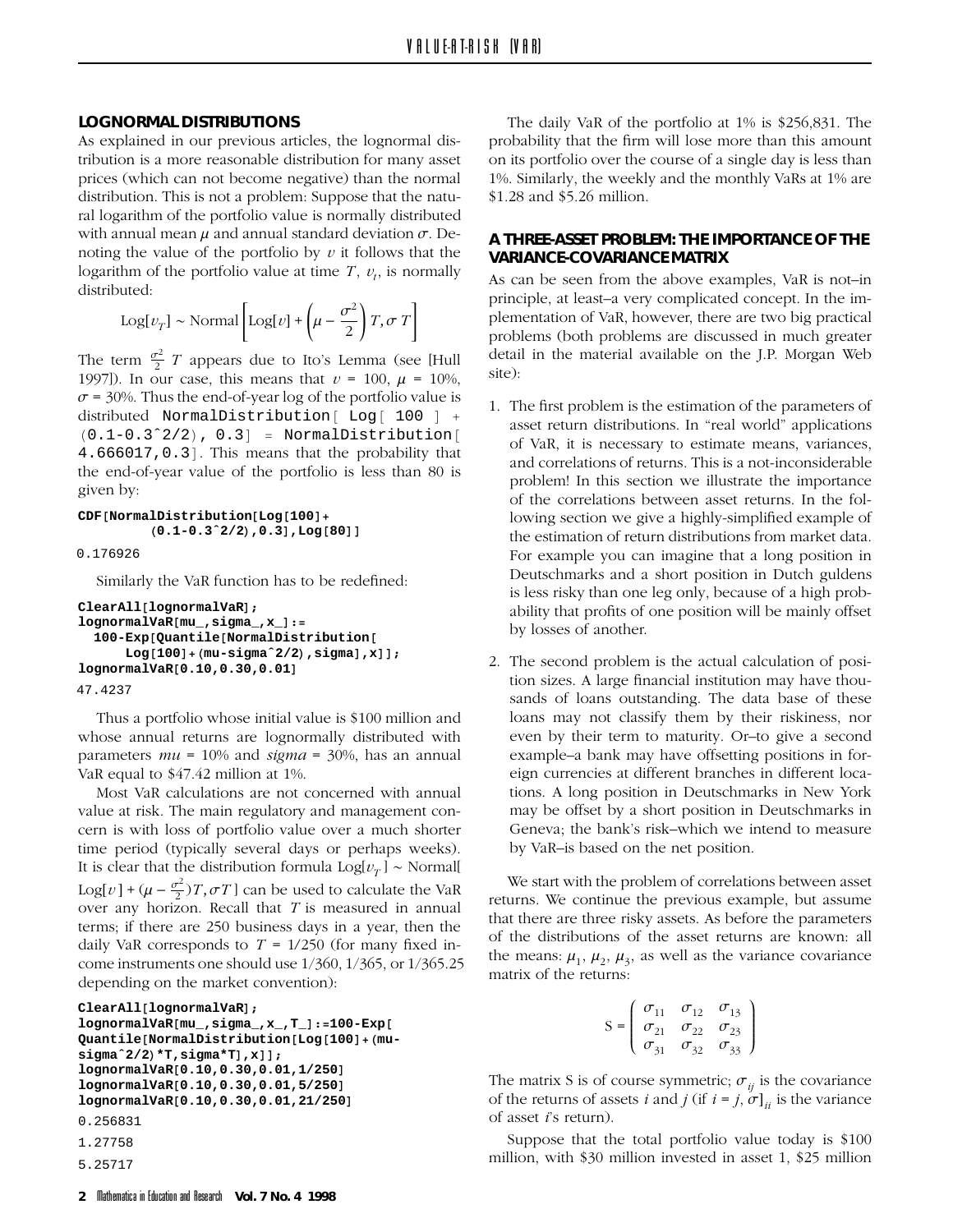in asset 2, and \$45 million in asset 3. Then the return

mean return =  $x.\mu = x_1\mu_1 + x_2\mu_2 + x_3\mu_3$ 

variance of return =  $x \cdot S \cdot x$ ,<br>where  $x = \{x_1, x_2, x_3\} = \{0.3, 0.25, 0.45\}$  is the vector of<br>proportions invested in each of the three assets. Assuming proportions invested in each of the three assets. Assuming that the returns are normally distributed (meaning that prices are lognormally distributed), we may calculate the

```
\sum_{i=1}^{n} x_iClear[x,S,means,portfolioMean,portfolioSigma];
X=Table[x[i],{i,3}];
S=Table[sigma[i,j],{i,3},{j,3}];
means=Table[mu[i],{i,3}];
portfolioMean[X_,means_,initial_]:=
  X.means*initial;
portfolioSigma[X_,s_,initial_]:=
  Sqrt[X.s.X]*initial;
```
To implement this:

```
Clear[VaR];
X={0.3,0.25,0.45};
means={0.1,0.12,0.13};
initial=100;
VaRlevel=0.01;
S={{0.1,0.04,0.03},{0.04,0.2,-0.04},
   {0.03,-0.04,0.6}};
Print["The portfolio mean = ",
      portfolioMean[X,1+means,initial] ]
Print["The portfolio sigma = ",
      portfolioSigma[X,S,initial]]
VaR[X_,s_,initial_,level_]:=
 initial-Quantile[
  NormalDistribution[
        portfolioMean[X,means,initial],
        portfolioSigma[X,s,initial]],VaRlevel]
Print["The portfolio VaR at the ",
       VaRlevel*100, "% level is ",
  VaR[X,S,initial,VaRlevel] ]
The portfolio mean = 111.85
```
The portfolio sigma = 38.4838 The portfolio VaR at the 1. % level is 177.677

# **USING EMPIRICAL DATA TO CALCULATE THE VAR**

culations. Our data consists of 40 business days of data for a market index, foreign interest rates and foreign exchange rates. We use this data to do three kinds of VaR calculations: Historic simulations, variance-covariance calculations, and Monte Carlo simulations.

# Data Description and Preliminary Calculations

**We consider the VaR of a portfolio manager who has in**vested in only two assets: A domestic stock index and a foreign bond. For simplicity we assume that the value of foreign bond. For simplicity we assume that the value of<br>this portfolio is wholly determined by only several paramthis portfolio is wholly determined by only several param-

- 
- The current price of the stock index<br>• The foreign market interest rate (the bond is assumed to have a zero coupon, so that only the interest rate  $t_{\text{max}}$  and  $t_{\text{max}}$  compare, so that only the interest rate

 $\frac{1}{\text{minmax}}$  is seen a maturity determines its price in foreign currency).<br>• The time until the bond's maturity; along with the for-

- eign market interest rate, this will determine the bond's foreign currency price.
- The exchange rate between the foreign and the domestic currency. tic currency.

We use historic price and return data to do our VaR calculations. It is convenient to translate all dates to a numerical format. We set January 1, 1997 to be day number 0 and then any day is given by a number of days since 0 and their any day is given by a number of days since  $\frac{1}{2}$  for simplicity) for simplicity).

```
Needs["Miscellaneous'Calendar'"];
Needs["Statistics'Master'"]
Needs["Statistics'MultiDescriptiveStatistics'"]
Day0 ={1997, 1, 1};
dayN[ day_]:=DaysBetween[ Day0, day];
```
Thus January 13, 1997 is the day number 12 and so on.

**dayN[{1997, 1,13}]**

```
12
```
Consider February 10, 1997. Suppose that on February 10, 1997, the stock index value is 293., the foreign interest rate is  $5.3\%$ , and the exchange rate is  $3.4$ ; February 10, 1997 is the 40th business day since January 1, 1997. Thus we write the data for this day as a list:  $\{40, 293, 5.3, \ldots\}$ 3.4}. Obviously any real market data must contain much more information, however will use this simple example to illustrate the VaR approach.

The whole data set with which we will be working is the following (in a real-world situation, we would obvi- $\frac{1}{2}$  and  $\frac{1}{2}$  real-world more data-about many more assets). ously use much more data about many more assets):

```
dataVAR ={
```

```
{1, 282., 5.28, 3.5},{2, 283., 5.26, 3.47},
{3, 285., 5.23, 3.46},{4, 280., 5.24, 3.45},
{5, 282., 5.25, 3.45},{6, 281., 5.24, 3.46},
{7, 282., 5.24, 3.45},{8, 286., 5.25, 3.43},
{9, 285., 5.25, 3.47},{10, 286., 5.26, 3.443},
{11, 288., 5.27, 3.42},{12, 289., 5.28, 3.42},
{13, 290., 5.28, 3.41},{14, 289., 5.28, 3.42},
{15, 291., 5.29, 3.46},{16, 293., 5.31, 3.41},
{17, 294., 5.32, 3.40},{18, 290., 5.34, 3.49},
{19, 287., 5.35, 3.47},{20, 288., 5.34, 3.48},
{21, 289., 5.35, 3.46},{22, 281., 5.36, 3.44},
{23, 283., 5.23, 3.45},{24, 285., 5.24, 3.42},
{25, 288., 5.25, 3.41},{26, 289., 5.26, 3.41},
{27, 287., 5.26, 3.43},{28, 285., 5.28, 3.42},
{29, 290., 5.27, 3.44},{30, 291., 5.27, 3.42},
{31, 289., 5.27, 3.37},{32, 288., 5.29, 3.39},
{33, 290., 5.28, 3.41},{34, 293., 5.31, 3.44},
{35, 292., 5.32, 3.41},{36, 293., 5.28, 3.42},
{37, 293., 5.30, 3.42},{38, 293., 5.31, 3.44},
{39, 292., 5.32, 3.41},{40, 293., 5.30, 3.4}};
```
Suppose that the financial institution holds two shares of the stock index portfolio and a short position in a zerocoupon foreign bond having face value 100 rubles with maturity May 8, 2000. We represent this portfolio as a list:  $\frac{1}{2}$  May 8, 2000. We represent this portfolio as a list: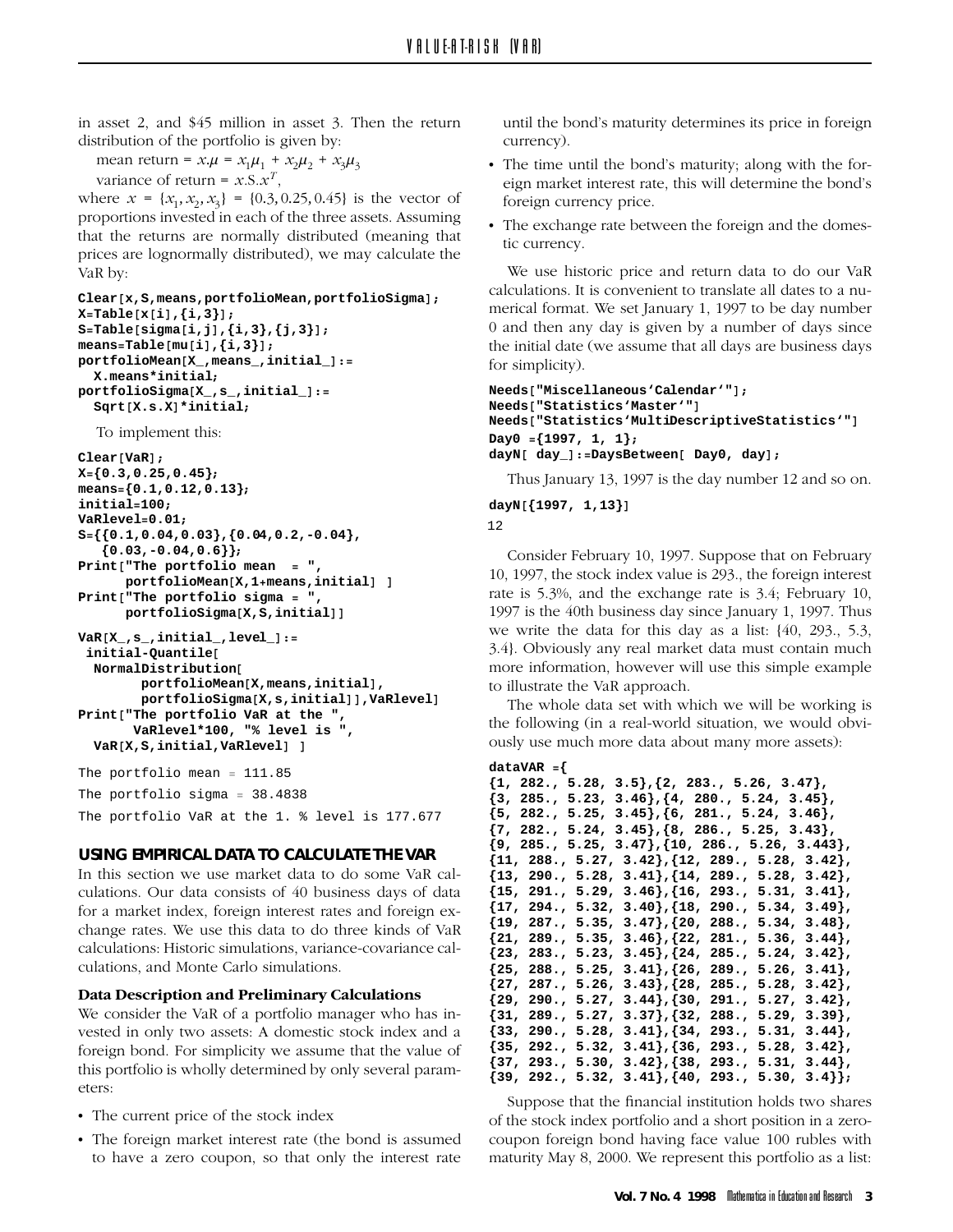# **portfolio = { {STOCK,{}, 2}, {FBOND,{dayN[{2000, 5, 8}]}, -1}}**

Note that the empty paramters list in the stock part means that there are no parameters and we always keep the same portfolio of stocks. The list of parameters of the bond part consists of one number - day of maturity. In general both lists can have many parameters describing a general both lists can have many parameters describing a specific portfolio of stocks or bonds.

**Risk Mapping** is a nice wording for a pricing function. In a general case we might decompose the pricing function for each type of financial instrument into simple risk factors (perhaps using the option pricing techniques explained in our previous articles). However, in our simple example the current value of each instrument is a simple one-dimensional function of current market data. For example, the price of the stock is just its market value. and the price of the bond is its discounted future payand the price of the bond is its discounted future payoff translated to a local currency according to the current

exchange rate.<br>Next, we define the pricing functions for the stock index and the foreign bond. Suppose we are given a list of market data, market= $\{\text{dayN}[\{1997,3,6\}]$ , 283., 5.26, 3.47}. The stock market price is the second item given by  $100*3.47*exp[-5.26\%*$  (time to maturity in years)]. We use *Mathematica's* calendar functions to define two dollar pricing functions to define the functions to define the two defines to define the two defines to define the two defines to define the two defines to define the two defines to define the two defines of two defines of

```
\mathbf{p} is defined functions:
Clear[stock,fbond]
stock[ param_, market_]:= market[[2]];
fbond[ param_,market_]:=
  market[[4]]*100*
    Exp[-market[[3]]/100*
      (param[[1]]-market[[1]])/365.25];
junk={dayN[{1997,8,9}],355.,5.77,6.};
stock[{},junk]
fbond[{1223},junk]
```
355.

512.08

```
Next we define
pricingFun[instr_]:=
 Switch[instr, STOCK,stock, FBOND,fbond]
valueP[ portf_, mrkt_]:=
  Module[{valueList, i},
    valueList =
      Table[Apply[ pricingFun[ portf[[i,1]] ],
         {portf[[i,2]], mrkt}]*portf[[i,3]],
    {i,Length[ portf]}];
    Apply[ Plus,valueList]
  ];
```

```
Check that it works
mrkt9Feb97 = {40, 293., 5.30, 3.4};
currentPrice = valueP[ portfolio, mrkt9Feb97]
299.63
```
If everything is correct we should get 299.63 since the current value of our stock position is  $586 = 2 * 293$ , and current value of our stock position is 586 = 2 + 293, and

the bond position has a value of  $-286.37 = -100 * 3.4 *$ *e*-0*.*053\*1183*/*365*.*25.

the time horizon and the confidence level  $(1 -$  quantile). We choose a one day time horizon and an 80This time horizon is a typical one for financial institutions, however the confidence level 80% is very low, but it will allow us to use a short data file. For a higher precision much more  $\sigma$  is necessary data is necessary.

**Historical Simulation**<br>The first method we are presenting here is the historical simulation. We pretend that the change in the market conditions from today to tomorrow are the same as the to the changes that took place some time in the past. There is an important question on what type of current changes are the same as historic changes. The main difficulty is to distinguish between multiplicative and additive types. of market variables. We provide here a simplistic scheme assuming that all changes are additive, for a detailed explanation of this problem see [Grundy, Wiener 1996].

This procedure pretends that the change in market parameters from today to tomorrow will be the same as it was some time ago. The routine below returns a list of the historical prices. Note that this procedure is completely different from just pricing the current portfolio according to old data, in which case the global change in the market level is lost. Parameters of the historical simulation function are: **portf** - the current portfolio, **mrkt** - the current tion are: **portf** - the current portfolio, **mrkt** - the current market data, **histData** - the historical data.

```
histSimul[ portf_, mrkt_, histData_]:=
  Module[{histPrice={}, i},
  For[ i=1, i<Length[histData], i++,
     AppendTo[ histPrice,
     valueP[portf,
mrkt+histData[[i+1]]-histData[[i]]]
   ];
   ];
histPrice
```
**];**

To use this simulation for VaR measurement we use<br>the following function, which requires in addition to the  $\frac{1}{2}$  the following function, which requires in a  $\frac{1}{2}$  requires to the quantile  $\mathbf{p}$ 

```
HistApproach[ portf_, mrkt_, hData_, quant_]:=
 Module[{currPrice, histPr, changes},
    currPrice = valueP[ portf, mrkt];
    histPr = histSimul[ portf, mrkt, hData];
    changes = histPr - currPrice;
    {Quantile[ changes, quant], changes, histPr}
  \mathbf{1}:
  ];
```
The outcome of this function is a list of three objects.<br>The first one is the VaR, the second one is a list of pretended market changes in the value of our portfolio. The third is a list of resulting portfolio values. third is a list of resulting portfolio values.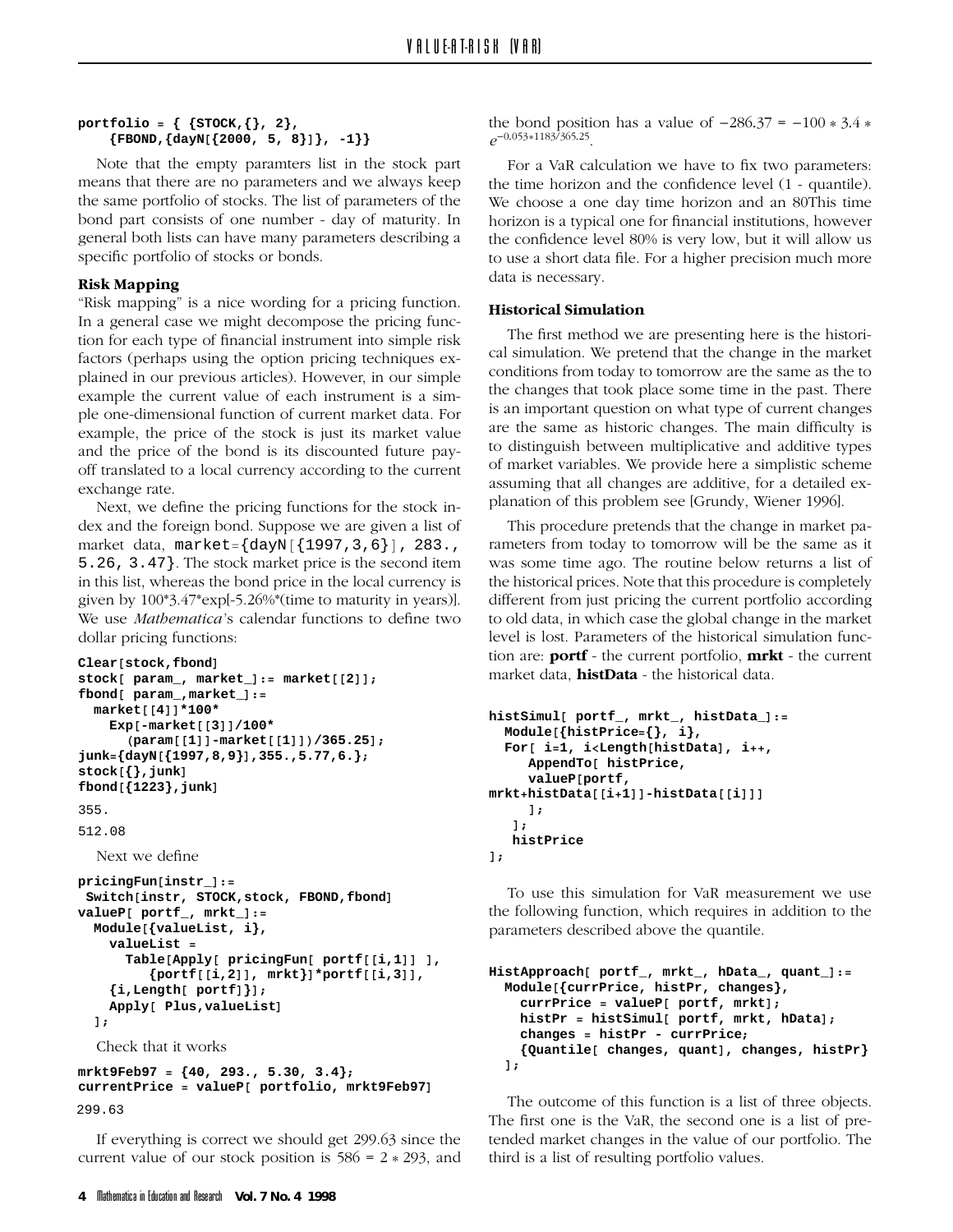# **HistApproach[portfolio, mrkt9Feb97, dataVAR, 0.2]**

```
\{-3.0144, \{4.30181, 4.52345, -9.10677, 4.05111,-2.97692, 2.80083, 9.73534, -5.41111, 4.32482,
5.98798, 2.05111, 2.80083, -2.88394, 0.682656,
8.35297, 2.89323, -15.4328, -4.26466, 1.02308,
3.73534, -14.2647, 1.90504, 6.57746, 6.89323,
2.05111, -5.72633, -3.0144, 8.18042, 3.64322,
0.170379, -3.53993, 2.18042, 3.71166, 0.577459,
0.743977, 0.143757, -1.63311, 0.577459,
2.61594}, {303.932, 304.153, 290.523, 303.681,
296.653, 302.431, 309.365, 294.219, 303.955,
305.618, 301.681, 302.431, 296.746, 300.313,
307.983, 302.523, 284.197, 295.365, 300.653,
303.365, 285.365, 301.535, 306.207, 306.523,
301.681, 293.904, 296.615, 307.81, 303.273,
299.8, 296.09, 301.81, 303.342, 300.207,
300.374, 299.774, 297.997, 300.207, 302.246}}
```
Thus the simulated daily VaR at 20% level is a loss of  $\frac{3}{2}$ .  $\frac{3}{2}$ .  $\frac{3}{2}$ .  $\frac{3}{2}$ .  $\frac{3}{2}$ .  $\frac{3}{2}$ .  $\frac{3}{2}$ .  $\frac{3}{2}$ .  $\frac{3}{2}$ .  $\frac{3}{2}$ .  $\frac{3}{2}$ .  $\frac{3}{2}$ .  $\frac{3}{2}$ .  $\frac{3}{2}$ .  $\frac{3}{2}$ .  $\frac{3}{2}$ .  $\frac{3}{2}$ .  $\frac{3}{2}$ .  $\frac{3}{2}$ .  $\frac{3}{2}$ .

**Variance Covariance Approach** term changes in the market parameters and in the value of the portfolio are normal. This method also reflects the fact that the market parameters are not independent, however that the matrix parameters are not independent, however, it is restricted to the first degree of dependence - correla-

First based on historical data we build a vector of average daily changes in each parameter, and a historical variance-covariance matrix of these changes. Second we calculate a linear (so-called delta) approximation of our portfolio for small changes in the market (first term of the Taylor series). Third, we measure the variance of the portfolio assuming normally distributed changes in the market with this variance covariance matrix. Fourth, we measure the lowest quantile of P&L (profit and loss) for the required level of confidence.

To calculate the additive covariance matrix we use.

```
AddChangesMx = Drop[dataVAR,1] - Drop[dataVAR,-1];
AddMeansVec = Mean[ AddChangesMx ];
AddCovMx = CovarianceMatrix[ AddChangesMx ];
sqrtAddCovar = MatrixPower[ AddCovMx, 1/2 ];
```
This completes the first step. We also recommend to verify that the covariance matrix is positive definite (and well-defined), since otherwise you may experience some problems with stability.

The mean vector and covariance matrix of the market The means vector and covariance matrix of the matrix.<br>The means

# **AddMeansVec**

 ${1, 0.282051, 0.000512821, -0.0025641}$ 

### **AddCovMx // MatrixForm**

| 6                | $\cap$  |                               |               |
|------------------|---------|-------------------------------|---------------|
| $\overline{1}$ 0 | 6.10256 | $-0.0122537$                  | $-0.00328408$ |
|                  |         |                               |               |
|                  |         | ↓ 0 -0.00328408 -0.0000302294 | 0.0007132     |
|                  |         |                               |               |

The first line and column correspond to the time change, which is deterministic and thus uncorrelated with the rest of the data.

ˆ  $\overline{\phantom{a}}$  $\overline{\phantom{a}}$  $\overline{\phantom{a}}$  $\mathbf i$  $\overline{\phantom{a}}$  $\overline{\phantom{a}}$  $\mathbf{\mathbf{I}}$ ˜ ˜

Since our portfolio is not linear in the market parameters we should measure its sensitivity to a small changes in each parameter. There are different ways to do this. We demonstrate below a way when we price the portfolio. under the current market data, then we increase one parameter by 1% of its value, and price the portfolio again. Then take the finite difference and estimate the derivative.

Denote the price of a portfolio by P, this is a deterministic function of the market data  $P(x)$ . To measure the sensitivity we consider  $P(x + \Delta_i x) - P(x)$  where  $\Delta_i x =$  $(0, 0, ..., 0, 0.01x_i, 0, ..., 0)$ . To estimate the partial derivative of P with respect to the i-th argument we

$$
\frac{\partial P(x)}{\partial x_i} \approx \frac{P(x + \Delta_i x) - P(x)}{0.01x_i}.
$$

```
sensitivity[ portf_, mrkt_]:=
 Module[{currentPrice, unitVec,
          eps=0.01, deriv, i},
   currentPrice = valueP[ portf,mrkt];
   unitVec = Table[ 1, {4}];
   deriv = Table[(valueP[ portf,
    mrkt*ReplacePart[ unitVec, 1+eps, i]]-
      currentPrice)/(mrkt[[i]]*eps), {i, 4}]
  ];
```
 $A_{\text{P}}$ 

# **sensitivity[ portfolio, mrkt9Feb97 ]**

 $\{-0.0415553, 2., 9.26722, -84.2265\}$ 

We will also need the matrix of second derivatives of the pricing function. Using finite differences it can be calculated as:

```
ClearAll[secondDeriv];
secondDeriv[portf_, mrkt_]:=
 Module[{zerVec= Table[ 0, {4}],
         unitVec=Table[ 1, {4}], eps=0.01, i,j},
 Table[
   (valueP[ portf,
    mrkt*(unitVec+ReplacePart[ zerVec, eps, i]+
           ReplacePart[ zerVec, eps, j])]-
   valueP[ portf,
    mrkt*(unitVec+ReplacePart[ zerVec, eps, i]+
           ReplacePart[ zerVec, -eps, j])]-
   valueP[ portf,
    mrkt*(unitVec+ReplacePart[zerVec, -eps, i]+
           ReplacePart[ zerVec, eps, j])]+
   valueP[ portf,
    mrkt*(unitVec+ReplacePart[zerVec, -eps, i]+
           ReplacePart[ zerVec, -eps, j])])/4/
(mrkt[[i]]*eps)/(mrkt[[j]]*eps),{i,4},{j,4}]
 ];
```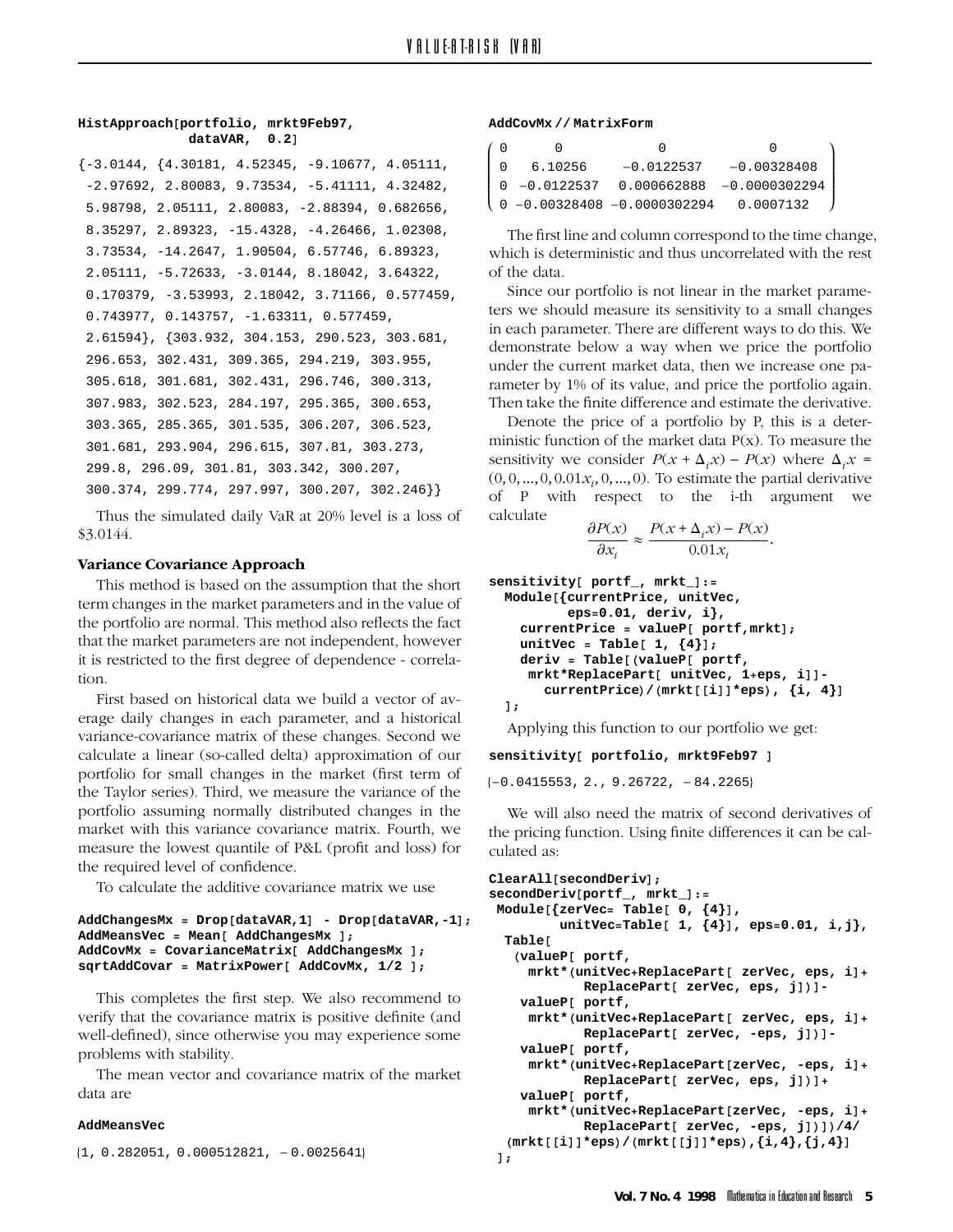```
secondDeriv[ portfolio,mrkt9Feb97]//MatrixForm
```

| $(-6.02975 \times 10^{-6}$ 0. $-0.00649451$ $-0.0122218)$ |     |                  |  |
|-----------------------------------------------------------|-----|------------------|--|
| $\mathbf{0}$ .                                            | 0.0 | $\overline{0}$ . |  |
| $-0.00649451$ 0. $-0.300412$                              |     | 2.72799          |  |
| $-0.0122218$ 0. 2.72799                                   |     | 0.               |  |
|                                                           |     |                  |  |

Zeros indicate that the part of our portfolio that depends on the stock market is not influenced directly by the interest and exchange rates. It still is influenced by the interest and the interest and exchange rates. It indirectly  $\text{cosh}$ only.<br>Price of a portfolio is a function of the market data,

say  $P(x)$ , where x is the vector of the market data. The current parameters of the market are known  $x_0$ , however tomorrow the market will move to a new vector  $x_1$ . The important simplifying assumption of the variance covariance approach is that the changes of the parameter vector  $\frac{1}{100}$  are assumed to be normally distributed. Then we can write are assumed to be normally distributed. Then we can write

$$
P(x_1) = P(x_0) + P'(x_0)(x_1 - x_0) +
$$
  

$$
\frac{1}{2}P''(x_0)(x_1 - x_0)^2 + o(x_1 - x_0)
$$
'

We keep the second order term due to Ito's lemma. Assume that the market parameter x follows a simple arithmetic Brownian motion.  $dx = \mu dt + \sigma dB$ , then by Ito's method brownian motion. The part  $\sim$  and  $\sim$  states  $\frac{1}{2}$  is the by Ito's lemma we can keep only terms up to the order dt by choosing

$$
P(x_1) \approx P(x_0) + P'(x_0)(\mu \Delta t + \sigma \Delta B) +
$$

$$
\frac{1}{2}P''(x_0)\sigma^2 \Delta t + o(\Delta t)
$$

We assume that all components of the vector  $\Delta x = x_1$  –  $x_0$  are normally distributed, and the covariance matrix is known,  $\sigma^2$ = S(x,t). Then the right hand side is a linear combination of normally distributed random variables. As soon as all means are very small (note that daily expected changes are close to zero), the change in value can be approximated by a normally distributed random variable with mean and variance defined below: with mean and variance defined below:

$$
\mu_P = E(P(x_1) - P(x_0)) =
$$
  
\n
$$
\left(\mu P'(x_0) + \frac{1}{2} \text{tr}(P''(x_0).S)\right) \Delta t
$$
  
\n
$$
\sigma_P^2 = \text{var}(P(x_1) - P(x_0)) = P'(x_0).S.(P'(x_0))^T \Delta t
$$

Here the superscript T denotes transposition and we use<br>the standard vector product of lists. Then the lower qquantile can be approximated by a q-quantile of the normal distribution  $N(\mu_p, \sigma_p)$ 

VaR(
$$
q
$$
) =  $\mu_p + \sigma_p \cdot \text{Quantile}(N(0, 1), q)$ 

since, the Quantile( $N(0,1)$ , q) is negative for  $q < 0.5$ . Note that  $E(\Delta x)$  and S are characteristics of the market and not of the portfolio. Thus they can be used for measuring risks of different portfolios. The Mathematica implementation of this idea looks like:

```
Clear[VarCovarAdd]
VarCovarAdd[ portf_, mrkt_, varCovarMx_,
              drift_, quant_]:=
  Module[{sens, secDeriv,i},
    sens = sensitivity[ portf, mrkt];
    secDeriv=secondDeriv[ portf,mrkt];
    drift.sens+
     Sum[(varCovarMx.secDeriv)[[i,i]], {i,4}]/2+
      Sqrt[sens.varCovarMx.sens]*
      Quantile[ NormalDistribution[0,1], quant]
    \mathbf{1}:
];
VarCovarAdd[portfolio, mrkt9Feb97,
              AddCovMx, AddMeansVec, 0.2]
-3.87143
```
Note that **Trace** means in *Mathematica* something comthus we use **Sum** instead. thus we use **Sum** instead.

**Monte Carlo Approach** some information about the joint distribution of market changes. Then using this distribution we can draw randomly a large number of scenarios and price the portfolio for each scenario. A rich set of scenarios will give a good approximation for the distribution of final value of the portfolio. The lowest q-quantile of this distribution can be used as an approximation to VaR. Moreover this method allows a dynamic improvement. One can run a small set of simulations, get a preliminary result and then improve it by running additional simulations if necessary.

In the example below we choose the simplest form of the joint distribution - all market parameters are distributed jointly normal with the same mean and covariance as we have measured above. In a general case one  $\alpha$  and  $\alpha$  and  $\alpha$  are measured above. In a general case of  $\alpha$ provide any reasonable distribution and use the same the same  $\frac{1}{2}$ 

```
nor[mu_,sig_]:=
 Random[ NormalDistribution[mu,sig] ];
MCvarAdd[portf_, mrkt_, n_:10]:=
Module[
  {tbl, simulatedParam, values},
  tbl = Table[ sqrtAddCovar.Table[ nor[0,1],
  {Length[AddCovMx]}] + AddMeansVec, {n} ];
     simulatedParam = Table[mrkt,{n}] + tbl;
     values =
      Map[valueP[ portf,#]&, simulatedParam ];
     {Mean[values], StandardDeviation[values],
  StandardErrorOfSampleMean[values],
  values, simulatedParam }
 1:<br>To generate a vector of correlated normally distributed
```
random variables we generate first a vector of independent random variables (normally distributed) and then multiply it by the square root of the covariance matrix. It is left as an exercise to verify that this leads to the required correlation. The tbl table is the resulting table of market changes.

The following function incorporates all the necessary steps for Monte Carlo approach to VaR. The parameters of this function are: **portf** portfolio, **mrkt** current market of this function are: **portf** portfolio, **mrkt** current market